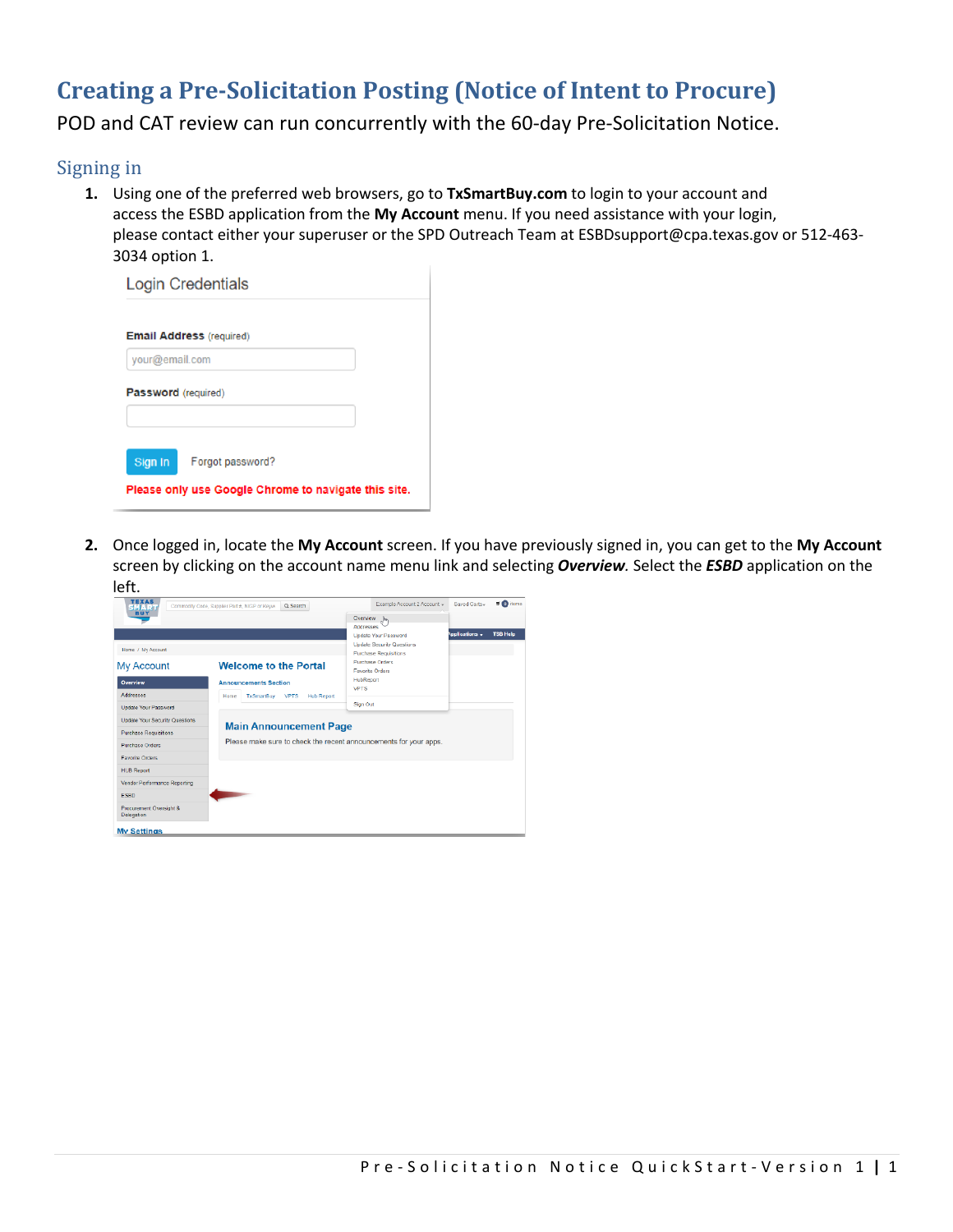# Creating a Pre-Solicitation

 **3.** To begin, select the *Create* button located at the top-left of the screen, then choose *Pre-Solicitation Notice* and *Continue* 

Continue Close

| <b>Select Solicitations</b> | <b>Status</b>              | Solicitation ID                     |
|-----------------------------|----------------------------|-------------------------------------|
| My Solicitations            | Select all<br>$\checkmark$ | Search Solicitation<br>$\checkmark$ |
| Start Due Date              | End Due Date               |                                     |
| mm/dd/yyyy                  | mm/dd/yyyy                 |                                     |
|                             |                            |                                     |
| No records                  |                            |                                     |

○ Solicitation ○ Post/View Awards O Pre-Solicitation Notice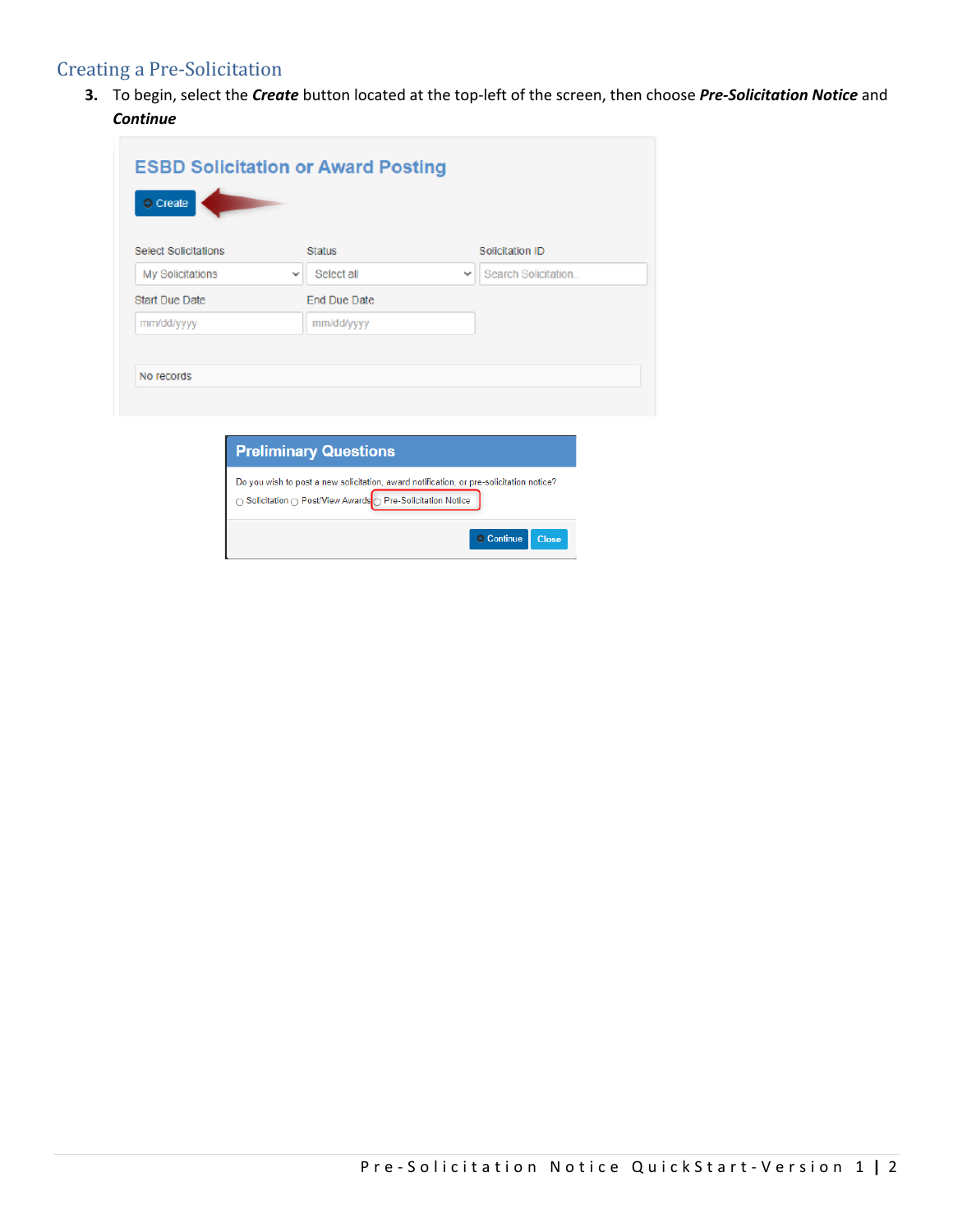## Pre-Solicitation Form

**4.** Required fields are marked with an asterisk. Field descriptions are located on the next page.

| <b>ESBD Create Pre-Solicitation Notice</b>                      |                                                                          |
|-----------------------------------------------------------------|--------------------------------------------------------------------------|
| Step 1: Create Pre-Solicitation                                 | Step 2:Add NIGP Class/Item Codes Step 3:Upload Pre-Solicitation Document |
|                                                                 | Next                                                                     |
|                                                                 |                                                                          |
| <b>Create Pre-Solicitation Notice</b>                           |                                                                          |
| *Contact Name:                                                  |                                                                          |
| <b>Erin Bennett</b>                                             |                                                                          |
| *Contact Number:                                                |                                                                          |
| (512) 123-4567                                                  |                                                                          |
| *Contact Email:                                                 |                                                                          |
| erin.bennett@cpa.texas.gov                                      |                                                                          |
| Agency/Texas SmartBuy Member Number:                            |                                                                          |
| 304                                                             |                                                                          |
| *Pre-Solicitation ID:<br>Note: System prefixes "Pre-" to the ID |                                                                          |
| *Posting Requirements:                                          |                                                                          |
| 60-Day Pre-Solicitation Notice                                  |                                                                          |
| *Notice Posting Date:                                           |                                                                          |
| 10/28/2021                                                      |                                                                          |
| *Expiration Date:                                               |                                                                          |
| 12/28/2021                                                      |                                                                          |
| *Title(Headline):                                               |                                                                          |
|                                                                 |                                                                          |
| *Description:                                                   |                                                                          |
| File Edit View Format                                           |                                                                          |
| ちっ<br>■ ■ ■ ■<br>в<br>Ι<br>Paragraph                            | こ 垣                                                                      |
|                                                                 |                                                                          |
|                                                                 |                                                                          |
|                                                                 |                                                                          |
| p                                                               | POWERED BY TINY                                                          |
|                                                                 | Next                                                                     |
|                                                                 |                                                                          |

#### *Field Descriptions*

 **Contact Name, Number, and Email:** Enter point of contact information in these three fields. The system prepopulates the values to profile information.

 **Agency/Texas SmartBuy Number:** This box will display the Agency or Texas SmartBuy Member number tied to the user's account and is not editable.

Agency/Texas SmartBuy Member Number:

```
54321
```
 **Pre-Solicitation ID:** This field may only contain alphanumeric characters with exceptions for these characters (this will allow you to use the same solicitation number when you submit to POD or post your solicitation):

- $\bullet$  dash  $(-)$
- underscore (\_)
- *bad*: [IFB#304T-20-745.A1](https://IFB#304T-20-745.A1)  The # symbol cannot be used in this field. • period (.) Example: *good*: [304T-20-745.A1](https://304T-20-745.A1)

Pre-Solicitation IDs must be unique as they are used as identifiers by the application and in the record URL. Enter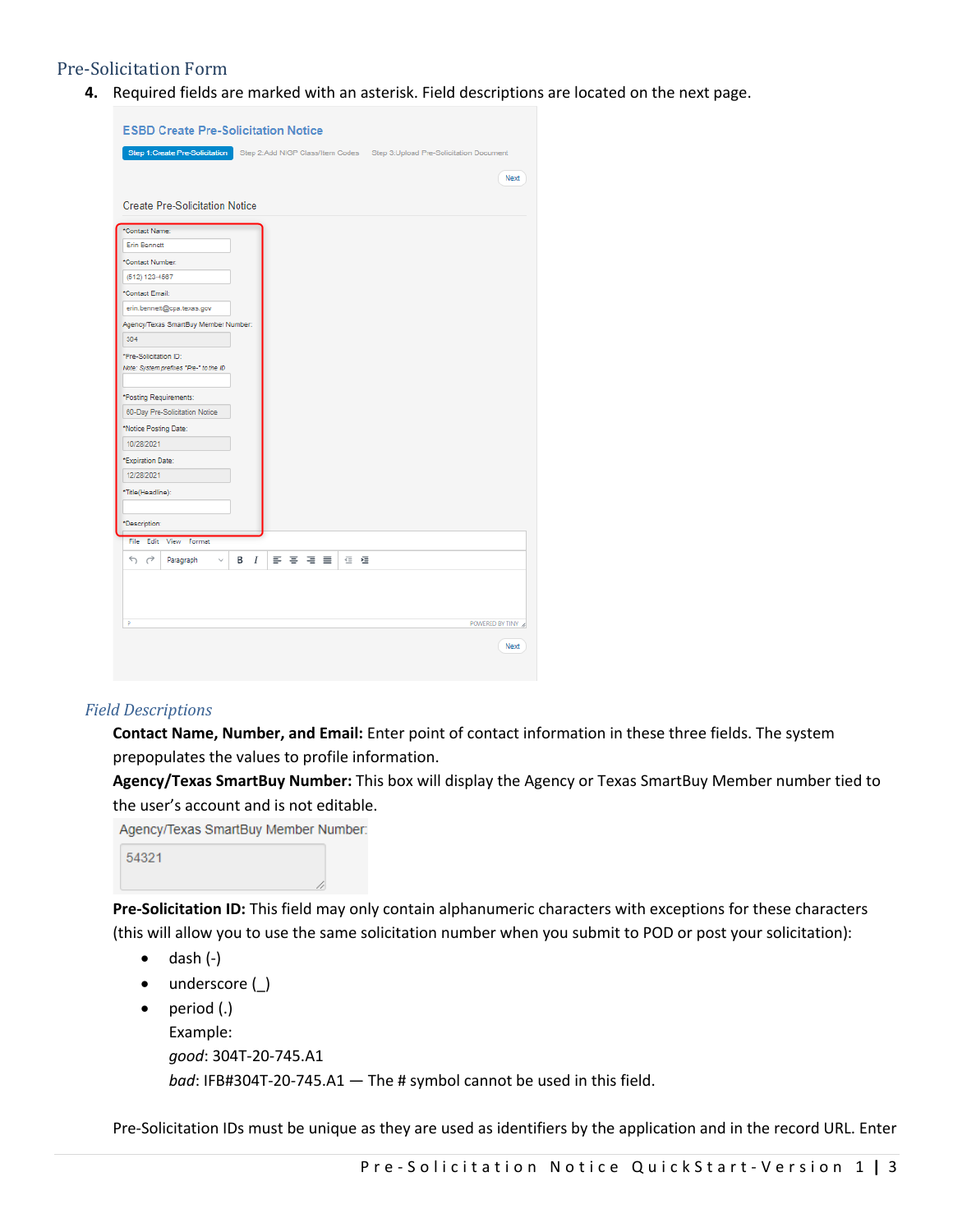your Solicitation ID when you save the record and the system will append "Pre" to the beginning your solicitation number.

Example: You enter [304T-20-745.A1,](https://304T-20-745.A1) record will be saved as [Pre-304T-20-745.A1](https://Pre-304T-20-745.A1) 

**Posting Requirements:** Will be defaulted to 60 Day Pre-Solicitation Notice.

 **Notice Posting Date:** Will default to the current day. If you save without posting and come back on another day the date will be updated to the date you publish (approve) your posting.

**Expiration Date:** will be 61 days after your Posting Date.

| *Posting Requirements:         |
|--------------------------------|
| 60-Day Pre-Solicitation Notice |
| *Notice Posting Date:          |
| 10/28/2021                     |
| *Expiration Date:              |
| 12/28/2021                     |

 **Title (Headline):** This field is the Pre-Solicitation Title and will show as a clickable link in ESBD search results to open the pre-solicitation details page.

 **Description:** The Pre-Solicitation Description will be displayed when the record headline is selected from one of the listings. The field allows for formatted text to be entered. There is not a template as to *what* needs to be in 2,500 words. Once you complete all required fields click *Next*. the description, however this is a high-level summary of the solicitation. The Description Field should not exceed

 **5.** Adding NIGP Class/Item Codes-This step requires you to assign NIGP codes to the solicitation. Locate the appropriate NIGP class/item code(s) for the product(s) or service(s). To add an NIGP code, enter the five-digit class and item code combo into the **Class/Item** field and select the *Add button*. Do not enter the dash in the five-digit code. As you enter your class and item code, you will notice a type-ahead feature.

 There must be at least one NIGP code associated to the solicitation. Multiple NIGP codes can be added to the solicitation by repeating the previous step. Selecting the red X next to an added code will remove it from the solicitation.

| <b>ESBD Create Pre-Solicitation Notice</b>         |      |
|----------------------------------------------------|------|
| Step 1: Create Pre-Solicitation                    |      |
| Step 2:Add NIGP Class/Item Codes                   |      |
| Step 3: Upload Pre-Solicitation Document           |      |
| Previous                                           | Next |
| Add NIGP Class/Item                                |      |
| Class/Item:<br><b>NIGP List</b><br>42009<br>+Add   |      |
| Please remove any dashes from the code if present. |      |
| 42009-Cafeteria Furniture, Booths<br>$\mathbf x$   |      |
| Previous                                           | Next |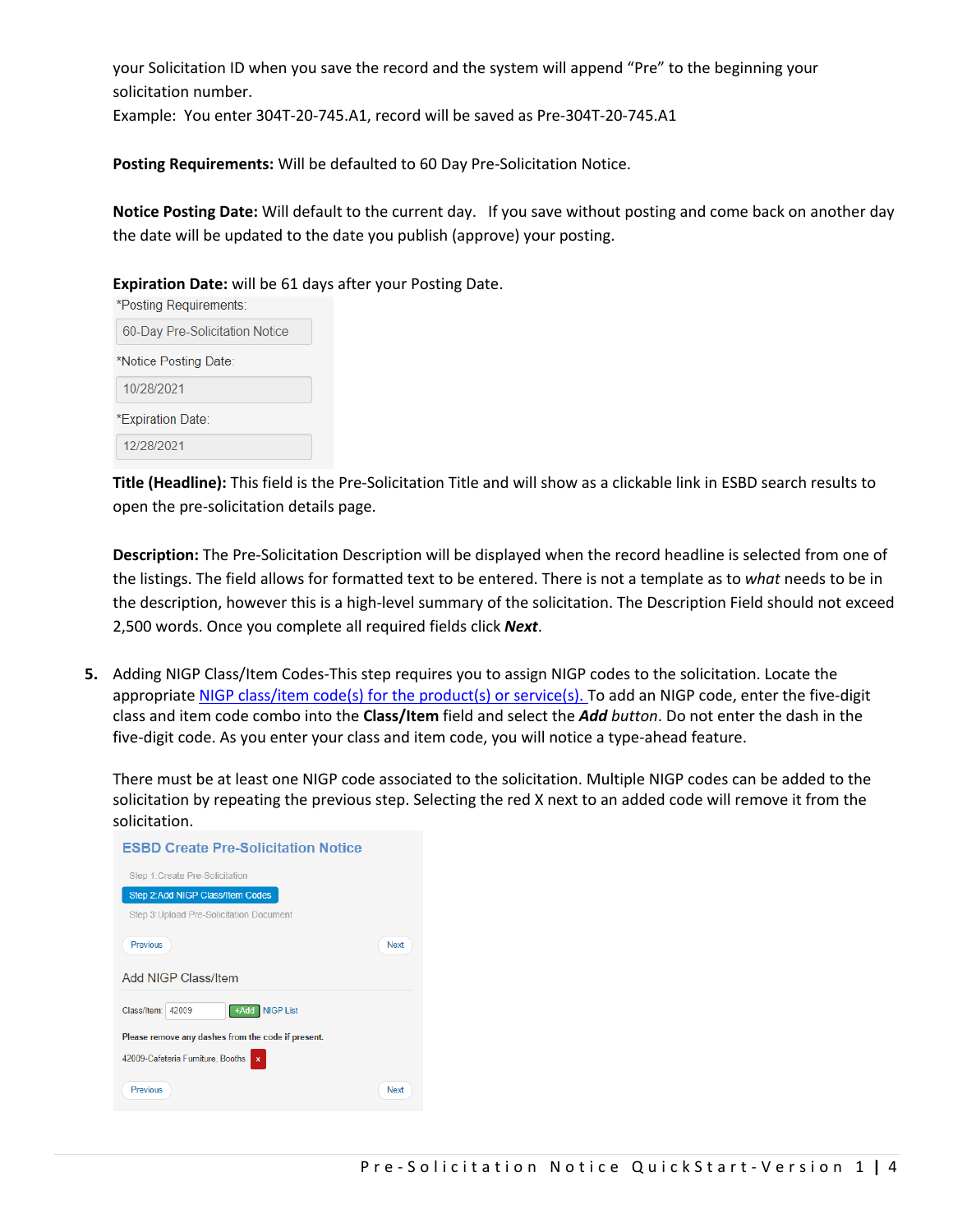upload as many as is necessary, when done click Review Pre-Solicitation **6.** To upload Solicitation Documents click *Upload Files.* You are not required to upload any files, but you can

|   |                                          | <b>ESBD Create Pre-Solicitation Notice</b> |                                                 |                                |
|---|------------------------------------------|--------------------------------------------|-------------------------------------------------|--------------------------------|
|   | Step 1: Create Pre-Solicitation          | Step 2:Add NIGP Class/Item Codes           | <b>Step 3: Upload Pre-Solicitation Document</b> |                                |
|   | <b>Upload Pre-Solicitation Document</b>  |                                            |                                                 |                                |
|   | <b>Upload Files</b>                      |                                            |                                                 |                                |
| # | <b>Record Attachments</b><br><b>Name</b> |                                            | <b>Description</b>                              |                                |
|   |                                          |                                            |                                                 | $\mathbf x$                    |
|   |                                          |                                            |                                                 | <b>Review Pre Solicitation</b> |

## Pre-Solicitation Details

|                    | <b>Pre-Solicitation Notice</b>                       |                    |                                 |
|--------------------|------------------------------------------------------|--------------------|---------------------------------|
| <b>Print</b>       |                                                      |                    |                                 |
| <b>Status: New</b> |                                                      |                    |                                 |
|                    | <b>Contact Name: Frin Bennett</b>                    |                    |                                 |
|                    | Contact Number: 512-123-4567                         |                    | <b>Approve Pre Solicitation</b> |
|                    | Contact Email: erin.bennett@cpa.texas.gov            |                    |                                 |
|                    | Pre-Solicitation ID: Pre-304T-20-745.A1              |                    |                                 |
|                    | Pre-Solicitation Title: Testing Pre-Sol              | $\overline{2}$     | <b>Modify Pre Solicitation</b>  |
|                    | Agency/Texas SmartBuy Member Number: 304             |                    |                                 |
|                    | Posting Requirements: 60-Day Pre-solicitation notice | 3                  | <b>Cancel Pre Solicitation</b>  |
|                    | Notice Posting Date: 10/29/2021                      |                    |                                 |
|                    | Expiration Date: 12/29/2021                          |                    |                                 |
|                    | <b>Pre-Solicitation Description:</b>                 |                    |                                 |
|                    | <b>Testing testing testing</b>                       |                    |                                 |
|                    | Class/Item Code: 42009-Cafeteria Furniture, Booths   |                    |                                 |
|                    | <b>Nupload Files</b>                                 |                    |                                 |
|                    | <b>Record Attachments</b>                            |                    |                                 |
| #                  | <b>Name</b>                                          | <b>Description</b> |                                 |
| 1                  |                                                      |                    | ×                               |

- 1) **Approve Pre-Solicitation** Select *Approve Pre-Solicitation* once you are ready to publish your posting. If you started your posting at an earlier date, your posting date will be updated to today and your expiration will be updated to 61 days later.
- 2) **Modify Pre**-**Solicitation-** If you need to update any of your notice information or you want to save the notice to post at a later date you can select *Modify Pre-Solicitation. Once your notice is posted the only field that can be modified is the contact information.*
- 3) **Cancel Pre-Solicitation-** This selection will change the status for the notice to canceled and will not be posted to the public.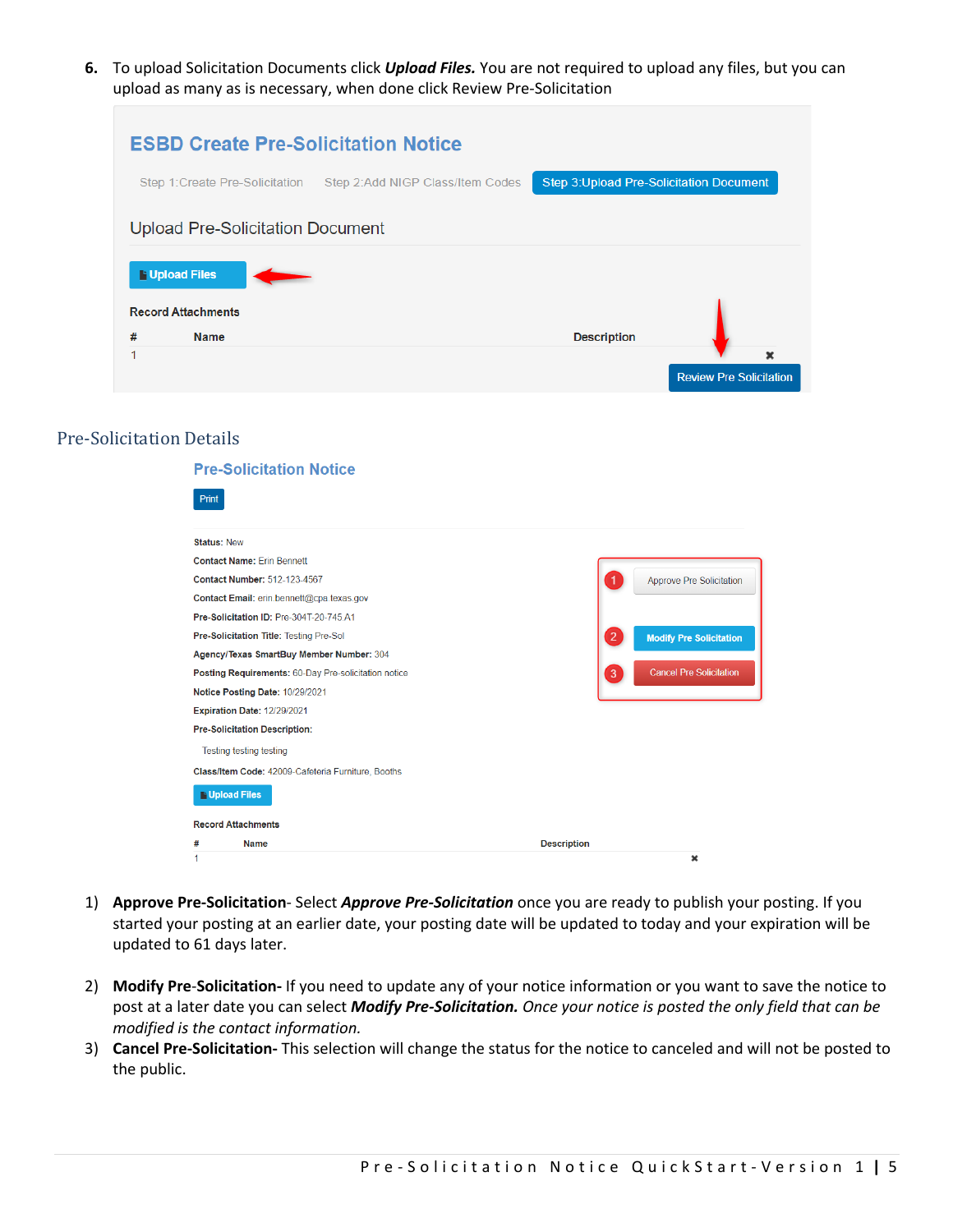# **Viewing Notices**

### My Account

 Select **ESBD** under **My Account** to view your notices**.** 

| My Account                            | Wel   |
|---------------------------------------|-------|
| <b>Overview</b>                       | Annou |
| Addresses                             | Home  |
| Update Your Password                  |       |
| <b>Update Your Security Questions</b> | Mε    |
| <b>Purchase Requisitions</b>          |       |
| <b>Purchase Orders</b>                | Plei  |
| <b>Favorite Orders</b>                |       |
| <b>HUB Report</b>                     |       |
| <b>Vendor Performance Reporting</b>   |       |
| <b>ESBD</b>                           |       |
| Procurement Oversight &<br>Delegation |       |

You can use the search filters to find your notices.

| <b>ESBD Solicitation or Award Posting</b><br><b>C</b> Create |                     |                 |                     |               |
|--------------------------------------------------------------|---------------------|-----------------|---------------------|---------------|
| <b>Select Solicitations</b>                                  | <b>Status</b>       |                 | Solicitation ID     |               |
| <b>My Solicitations</b><br>$\check{~}$                       | <b>New</b>          | $\checkmark$    | Search Solicitation |               |
| <b>Start Due Date</b>                                        | <b>End Due Date</b> |                 |                     |               |
| mm/dd/yyyy                                                   | mm/dd/yyyy          |                 |                     |               |
|                                                              |                     |                 |                     |               |
| ID<br><b>Title</b>                                           |                     | <b>Due Date</b> |                     | <b>Status</b> |
| Pre-304T-20-<br>Testing Pre-Sol<br>745.A1                    |                     | 12/29/2021      |                     | <b>New</b>    |

Saved notices will have the status of **New** 

 When you are ready to post your notice, select the ID for the notice and select Approve which will change the status to Posted.

#### Public Search Pre-Solicitation Notices

 The public search page can be found on Texas SmartBuy by selecting *View ESBD Postings* under the SPD Applications navigation menu.